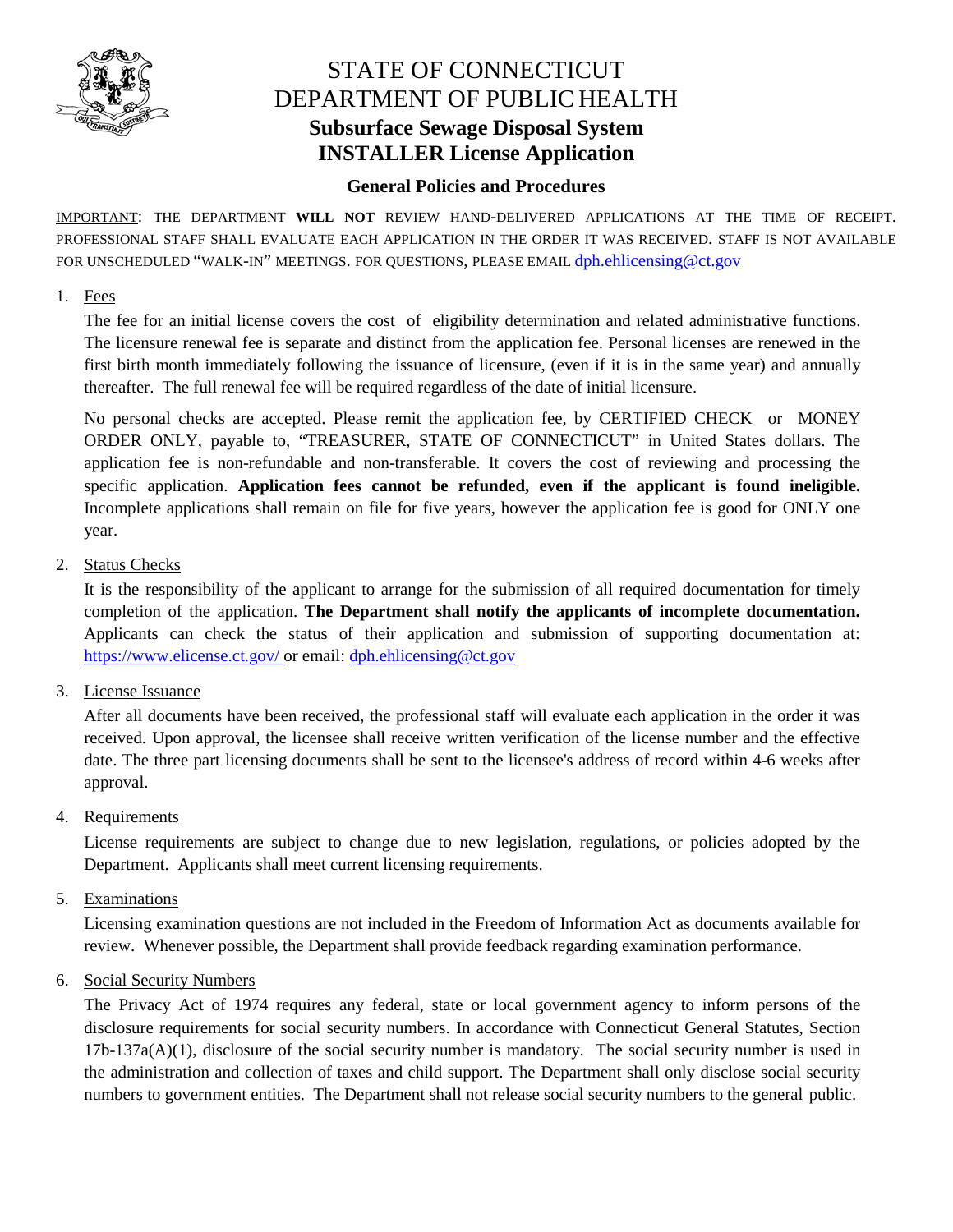## **Subsurface Sewage Disposal System INSTALLER Licensure Exam Requirements**

Applicant must submit the following information in order to take the Connecticut Department of Public Health (CT DPH) Subsurface Sewage Disposal System (SSDS) Installer licensure exam. *Please note: There will be a separate \$65 fee to take the exam at a PSI test center.* 

- **1.** A completed, notarized application with photograph, and fee of \$50.00 in the form of a certified bank check or money order made payable to "Treasurer, State of Connecticut"; **AND**
- **2.** Four (4) Verification of Experience Forms completed and signed by CT Local Health Department sanitarian; **OR**

For an individual currently credentialed as a Subsurface Sewage Disposal System or Septic System Installer in other states: A completed and signed Verification of Subsurface Sewage System Installer Licensure Form**, must** be completed by the other states' licensing body and submitted directly to CT DPH. Not applicable for a business or corporation. The other states' licensing standards must be equal to or higher than those of Connecticut.

Please note that credit may not be given for Verification of Experience Forms citing any of the following:

- Applicant was not present during Local Health Department (LHD) inspections (unless previously agreed upon between all parties).
- Licensed installer did not confirm applicant's participation in subsurface sewage disposal system (SSDS) installation.
- LHD was not notified that applicant would be participating in SSDS installation.
- LHD could not verify applicant's participation in SSDS installation.
- SSDS was not installed in accordance with approved plan, or construction deficiencies have been identified.
- SSDS installation was completed more than 5 years from exam date.
- SSDS installation only involved minor septic system repair work, such as tank, manhole cover, pipe or distribution box replacement. Credit shall only be given on sites that included a leaching system installation.

Mail completed applications to:

CT Department of Public Health Environmental Licensing 410 Capitol Avenue MS #12MQA P.O. Box 340308 Hartford, CT 06134-0308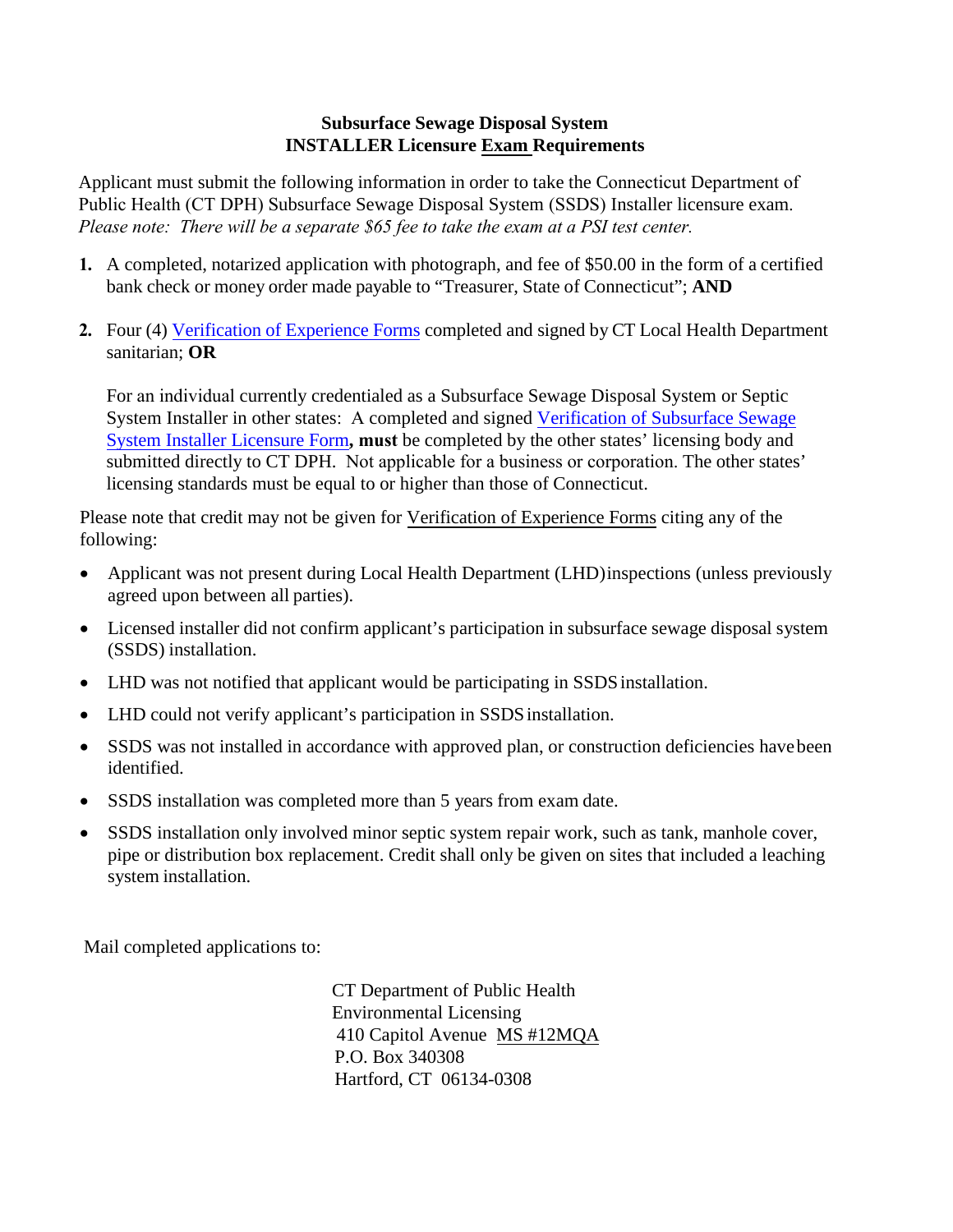## **Subsurface Sewage Disposal System (SSDS) INSTALLER Licensure Reinstatement Policy**

If SSDS Installer license has been lapsed for **less than two (2) years**, then the following documentation must be submitted for reinstatement:

- 1. A completed, notarized application with photograph, and fee of \$50.00 in the form of a certified bank check or money order made payable to "Treasurer, State of Connecticut"; **AND**
- 2. Please affirm by signing page 3 of the application, in the presence of a notary, that you have not worked in CT in the discipline for which you are applying during the time your credential was expired.

If SSDS Installer license has been lapsed for **more than two (2) years, but less than ten (10) years,**  then the applicant must perform the following for reinstatement:

- **1.** Submit a completed, notarized application with photograph, and fee of \$50.00 in the form of a certified bank check or money order made payable to "Treasurer, State of Connecticut"; **AND**
- **2.** Please affirm by signing page 3 of the application, in the presence of a notary, that you have not worked in CT in the discipline for which you are applying during the time your credential was expired; **AND**
- **3.** Take and pass the CT DPH SSDS Installer exam.

If SSDS Installer license has been lapsed for **more than ten (10) years,** then the applicant must perform the following for reinstatement:

- **1.** Submit a completed, notarized application with photograph, and fee of \$50.00 in the form of a certified bank check or money order made payable to "Treasurer, State of Connecticut"; **AND**
- **2.** Affirm by signing page 3 of the application, in the presence of a notary, that you have not worked in CT in the discipline for which you are applying during the time your credential was expired; **AND**
- **3.** Submit four (4) completed Verification of Experience Forms OR

If you have been licensed in other states, submit a Verification of Subsurface Sewage System Installer Licensure Form **AND**

**4.** Take and pass the CT DPH SSDS Installer exam.

Completed applications shall be mailed to:

CT Department of Public Health Environmental Licensing 410 Capitol Avenue - MS#12MQA P.O. Box 340308 Hartford, CT 06134-0308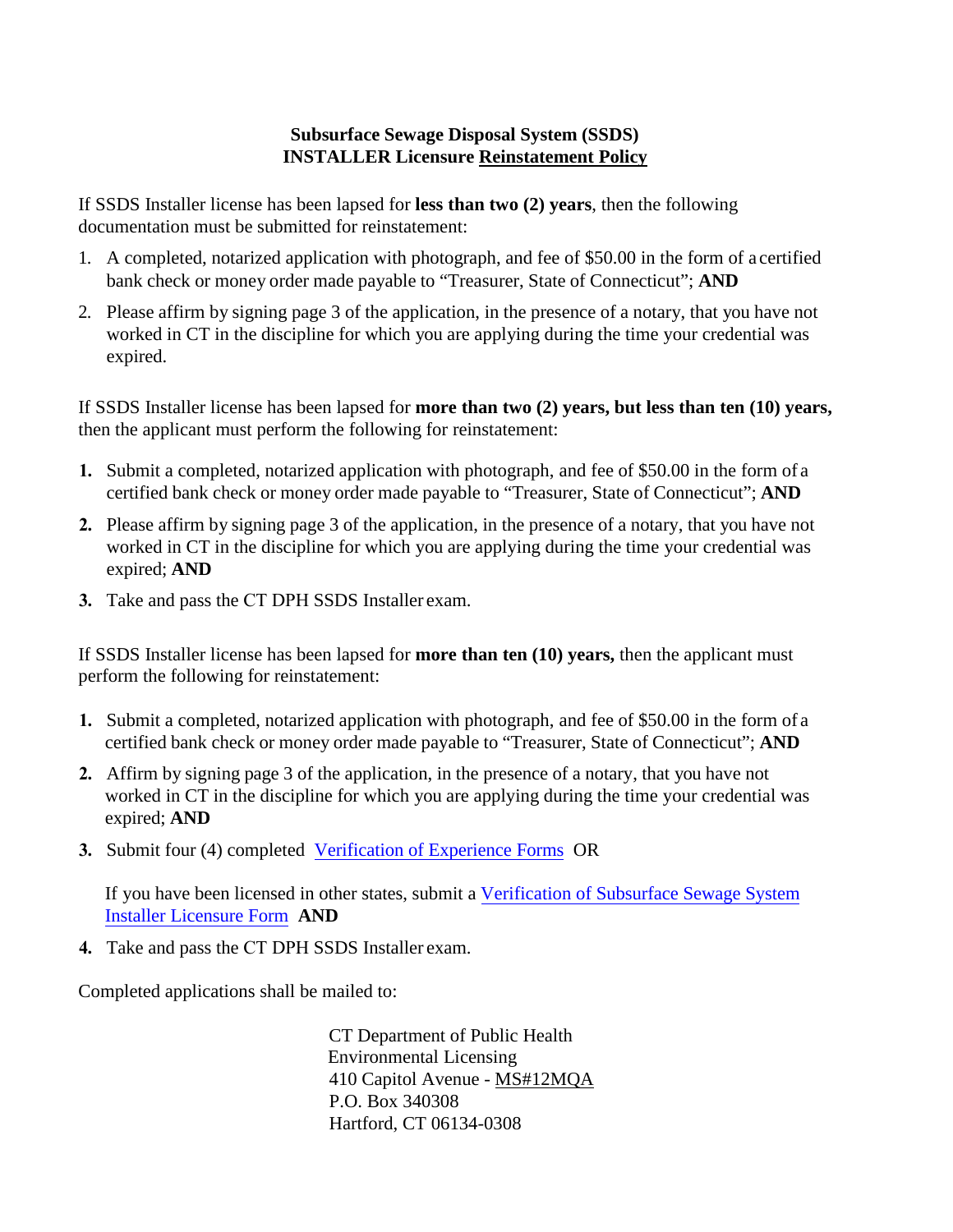| STATE OF CONNECTICUT<br>DEPARTMENT OF PUBLIC HEALTH<br><b>Subsurface Sewage Disposal System</b><br><b>INSTALLER License Application</b> |                                                                                                                                                                                                                                                    |  |  |  |  |  |
|-----------------------------------------------------------------------------------------------------------------------------------------|----------------------------------------------------------------------------------------------------------------------------------------------------------------------------------------------------------------------------------------------------|--|--|--|--|--|
|                                                                                                                                         | <b>INITIAL APPLICATION</b><br><b>CHECK ONE:</b><br>REINSTATEMENT APPLICATION                                                                                                                                                                       |  |  |  |  |  |
|                                                                                                                                         | <b>APPLICATION FEE: \$50.00</b><br>CT Installer License No:                                                                                                                                                                                        |  |  |  |  |  |
|                                                                                                                                         | Applicant Legal Name <sup>1</sup> :                                                                                                                                                                                                                |  |  |  |  |  |
|                                                                                                                                         | First<br>Middle (if applicable)<br>Last<br>1. This information will be submitted to the exam test center. It must match the photo ID you present to the exam test center.                                                                          |  |  |  |  |  |
| Date of birth:                                                                                                                          | Gender:                                                                                                                                                                                                                                            |  |  |  |  |  |
| Address:                                                                                                                                | Mailing Address: This will be how your address will appear on your official license, your address of record for all<br>mailings from this office, and releasable information pursuant to Freedom of Information requests.                          |  |  |  |  |  |
|                                                                                                                                         | City, State, Zip:<br><u> 1989 - Johann Stoff, deutscher Stoffen und der Stoffen und der Stoffen und der Stoffen und der Stoffen und de</u>                                                                                                         |  |  |  |  |  |
|                                                                                                                                         | Phone number:                                                                                                                                                                                                                                      |  |  |  |  |  |
|                                                                                                                                         | Do you require accommodations for any disability?<br><b>YES</b><br>N <sub>O</sub>                                                                                                                                                                  |  |  |  |  |  |
|                                                                                                                                         | If YES, attach a written statement briefly describing the nature of the disability and the accommodation you are<br>seeking. Upon review of your request, this office will contact you for appropriate documentation.                              |  |  |  |  |  |
|                                                                                                                                         | <b>RACE/ETHNIC DATA:</b> This section is voluntary. Information gathered will be used solely for demographic purposes.<br>This data will not be used for discriminatory purposes and will not be considered in the evaluation of your application. |  |  |  |  |  |
|                                                                                                                                         | AMERICAN INDIAN OR ALASKAN NATIVE: Persons having origins in any of the original peoples of<br>North America, and who maintain cultural identification through tribal affiliation or community<br>recognition.                                     |  |  |  |  |  |
|                                                                                                                                         | ASIAN OR PACIFIC ISLANDER: Persons having origins in any of the original peoples of the Far East,<br>Southeast Asia the Indian Subcontinent of the Pacific Islands. This area includes, China, Japan, Korea, the<br>Philippine Islands, and Samoa. |  |  |  |  |  |
|                                                                                                                                         | BLACK: Persons having origins in any of the black racial groups of Africa.                                                                                                                                                                         |  |  |  |  |  |
|                                                                                                                                         | HISPANIC: Persons of Mexican, Puerto Rican, Central or South American or other Spanish culture or<br>origin, regardless of race.                                                                                                                   |  |  |  |  |  |

WHITE (not of Hispanic Origin): Persons having origins in any of the original peoples of Europe, North Africa, or the Middle East.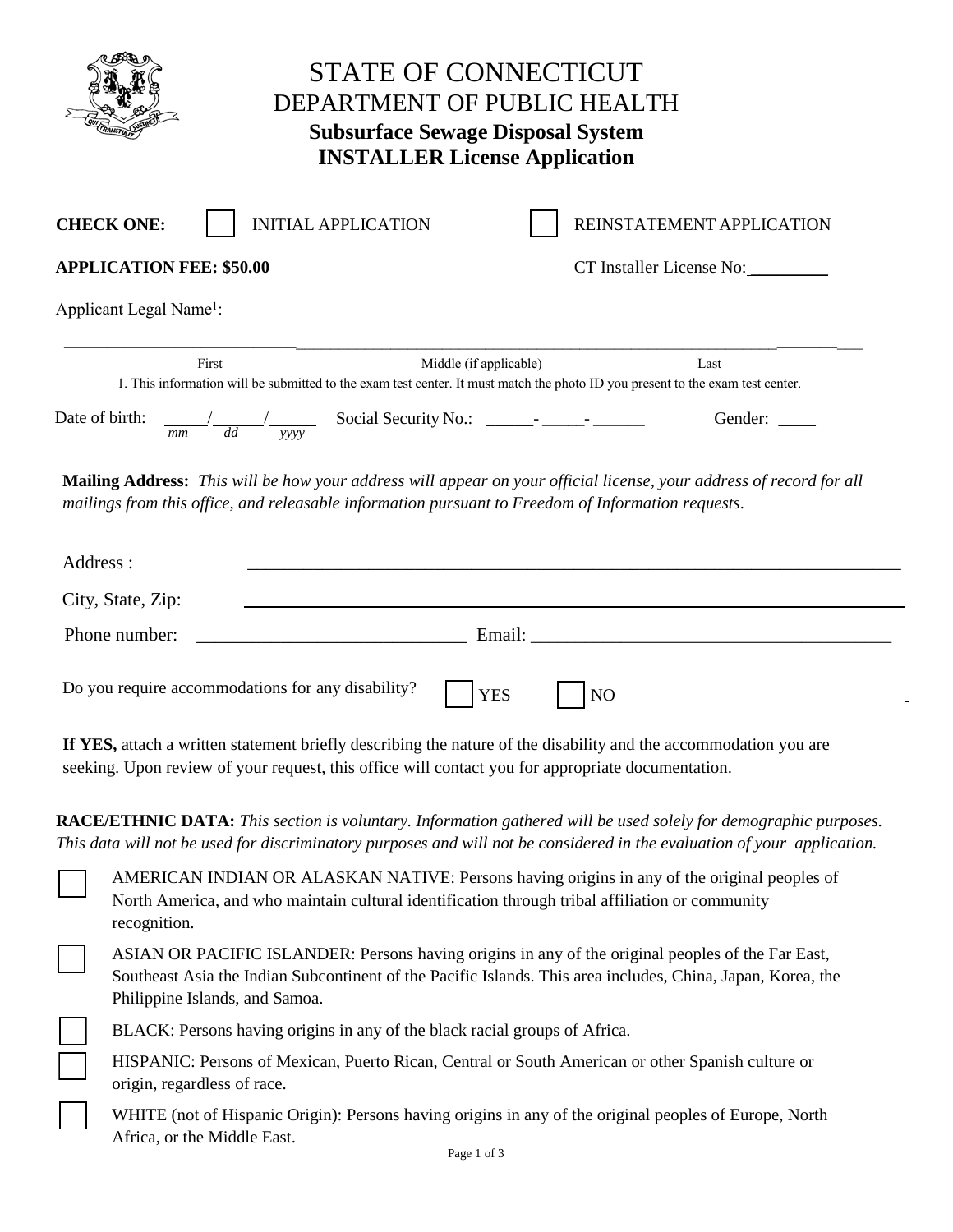**CREDENTIALS IN OTHER STATES**: *List all states (other than Connecticut) where you have or have had a credential as a subsurface sewage disposal system installer. Submit copies of other states' credentials.* 

| <b>STATE</b> | <b>CREDENTIAL</b> | <b>NUMBER</b> | <b>EXPIRATION DATE</b> |
|--------------|-------------------|---------------|------------------------|
|              |                   |               |                        |
|              |                   |               |                        |
|              |                   |               |                        |
|              |                   |               |                        |

## **STATEMENT OF PROFESSIONAL HISTORY:**

|    | Have you ever been censured, disciplined, dismissed, or expelled from, or been requested to resign from<br>$\Box$ NO<br>$\vert$ <b>YES</b><br>employment involving any type of environmental remediation work? |
|----|----------------------------------------------------------------------------------------------------------------------------------------------------------------------------------------------------------------|
| В. | Have you ever had your membership in or certification by any professional society or association suspended or<br>$\Box$ YES $\Box$ NO<br>revoked for reasons related to professional practice?                 |
|    | C. Has any professional licensing or disciplinary body in any state, the District of Columbia, a United States                                                                                                 |

- possession or territory, or a foreign jurisdiction, limited, restricted, suspended or revoked any professional license, certificate, or registration granted to you, or imposed a fine or reprimand, or taken any disciplinary action against you? *YES* MO
- **D.** Have you ever, in anticipation or during the pendency of an investigation or other disciplinary proceeding, voluntarily surrendered any professional license, certificate, or registration issued to you by any state, the District of Columbia, a United States possession or territory, or a foreign jurisdiction? **YES NO**
- **E.** Have you ever been subject to, or do you currently have pending, any complaint, investigation, charge, or disciplinary action by any professional licensing or disciplinary body in any state, the District of Columbia, a United States possession or territory, or a foreign jurisdiction or any disciplinary board/committee of any branch of the armed services? **YES NO**

*If you answer "yes" to Questions A-E, please provide all related records including proof of settlement of fine, on a separate, NOTARIZED statement.*

- **F.** Have you ever entered into, or do you currently have pending, a consent agreement of any kind, whether oral or written, with any professional licensing or disciplinary body in any state, the District of Columbia, a United States possession or territory, any branch of the armed services or a foreign jurisdiction? **I YES NO** *If "yes" to Question F, give full details, names, addresses, on a separate, NOTARIZED statement. Also submit a NOTARIZED copy of the agreement.*
- **G.** Have you ever been found guilty or convicted as a result of an act which constitutes a felony under the laws of this state, federal law, or the laws of another jurisdiction and which, if committed within this state, would have constituted a felony under the laws of this state? **WES NO** *If "yes" to Question G, give full details including, but not limited to, names and dates on a separate NOTARIZED statement and furnish a Certified Court Copy (with court seal affixed) of the original complaint, the answer, the judgment, the settlement, and/or the disposition of the case (including conditions of release), and if you are currently on parole or probation, a statement from the officer that you are compliant with the conditions of release.*